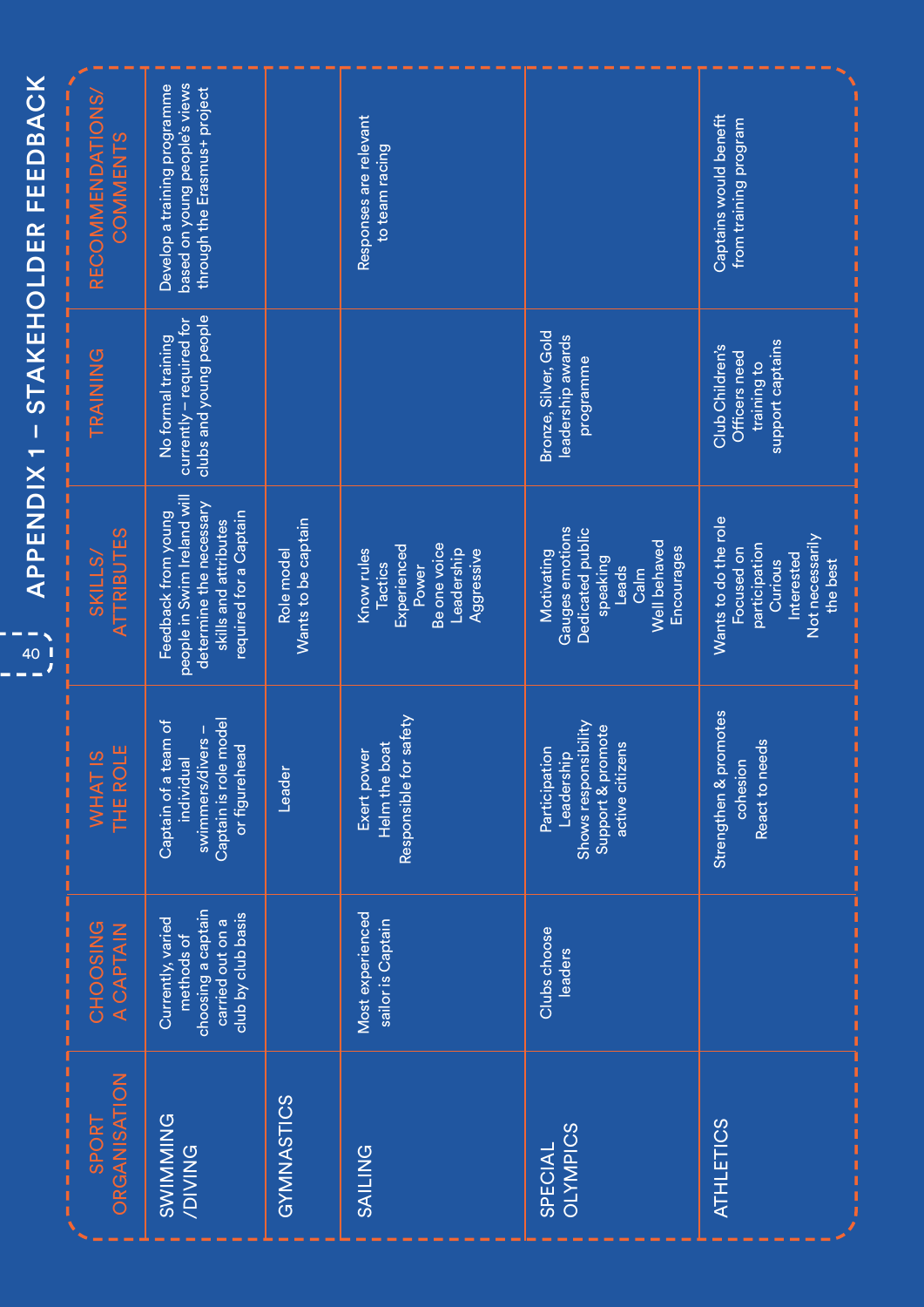| .<br><b>RECOMMENDATIONS/</b><br>COMMENTS           | more coach interaction during<br>time-out facilities allowing for<br>Basketball is unique with<br>the game                                 | <b>We hope</b>                                                                                                                                             | Not similar to a captain's role in<br>field sport                                                       |  |
|----------------------------------------------------|--------------------------------------------------------------------------------------------------------------------------------------------|------------------------------------------------------------------------------------------------------------------------------------------------------------|---------------------------------------------------------------------------------------------------------|--|
| ,,,,,,,,,,,<br>TRAINING                            | Informal talks to<br>regional squads                                                                                                       |                                                                                                                                                            |                                                                                                         |  |
| .<br><b>ATTRIBUTES</b><br><b>SKILLS</b>            | Extension of coach<br>Trusted by coach<br>Raises standards<br>Know "the line"<br>Practices hard<br>Sympathetic<br>More mature<br>Confident | Good level of ability<br>Physical stature<br>Works hard<br>Role model<br>Disciplined<br>Confident<br>Articulate<br>Popular<br>Polite                       | Willing to learn<br>Big personality<br>Good attitude<br>Works hard<br>Respected<br>Reliable<br>Positive |  |
| 11111111111<br>THE ROLE<br>ဖာ<br>WHAT <sub>I</sub> | captain's needs to be<br>Scope to develop for<br>Player-coach buffer<br>Takes warm up<br>Player Liaison<br>Tactics<br>met                  | Leadership<br>Responsibility<br>Referee communication<br>Communication buffer<br>Player management<br>Motivational<br>Role model<br>for squad<br>Leadershi | selection within club<br>captains for team<br>There are team<br>badminton                               |  |
| CHOOSING<br>A CAPTAIN<br>,,,,,,,,,,                |                                                                                                                                            | Captain has ability,<br>Coaches choose<br>popularity<br>stature &                                                                                          | No captains                                                                                             |  |
| ,,,,,,,,,,,<br>ORGANISATION<br><b>SPORT</b>        | BASKETBALL                                                                                                                                 | CONNACHT)<br><b>RUGBY</b><br>$(IRFU +$                                                                                                                     | BADMINTON                                                                                               |  |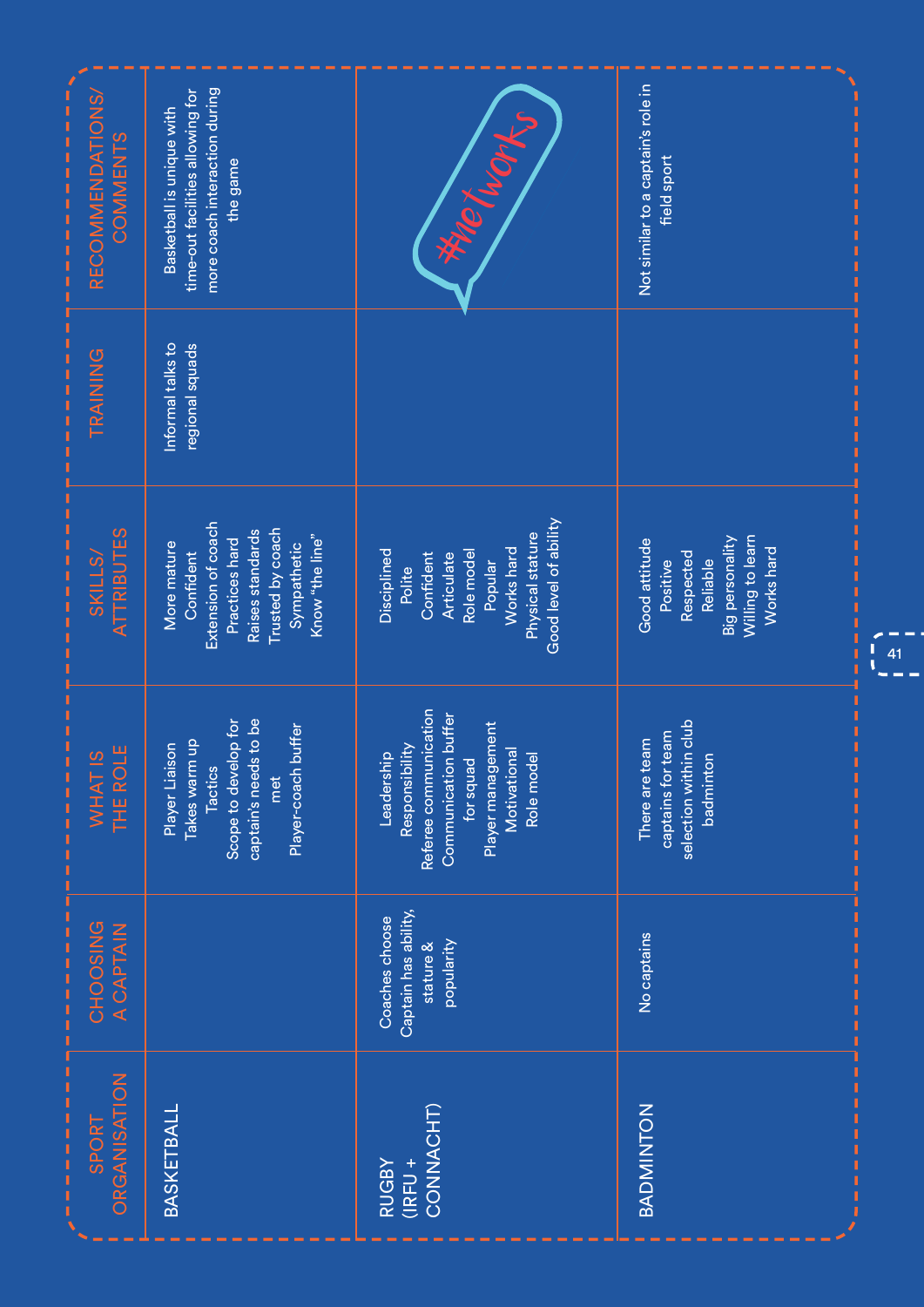| .<br>$\begin{array}{c} 1 \\ 1 \\ 1 \\ 1 \end{array}$<br>Ï<br>42 | RECOMMENDATIONS/<br>COMMENTS       | No need, no teams                                                                                                                                         | Don't specifically have captains<br>Provide inter cultural health<br>Refer to NGB for training<br>but do have leaders<br>training | player & coach training together<br>Post project this could be a<br>Players must want the role<br>rolled out in clubs/regions<br>Must be included                                    |
|-----------------------------------------------------------------|------------------------------------|-----------------------------------------------------------------------------------------------------------------------------------------------------------|-----------------------------------------------------------------------------------------------------------------------------------|--------------------------------------------------------------------------------------------------------------------------------------------------------------------------------------|
|                                                                 | TRAINING                           | Formal training may<br>remove passion for<br>sport                                                                                                        | Provide inter cultural<br>Refer to NGB for<br>health training<br>training                                                         |                                                                                                                                                                                      |
|                                                                 | <b>ATTRIBUTES</b><br><b>SKILLS</b> | Emotionally charged<br>Gets along with all<br>Good at the sport<br>Knowledgeable<br>Knowledgeable<br>Approachable<br>Role model<br>Respected<br>Strategic | Conflict management<br>Seeks advice<br>Supportive<br>Confident<br>Articulate<br>Inclusive                                         | Understands the game<br>Calm under pressure<br>Communicates well<br>Positive influencer<br>Motivational<br>Will step up<br>Role model<br>Respectful<br>Sociable                      |
|                                                                 | ш<br>WHAT <sub>1S</sub><br>THE ROL | Sociable, attends club<br>Liaise with coaches<br>Leads by example<br>events                                                                               | Committee training<br><b>Youth director</b><br>Youth officer                                                                      | Create good atmosphere<br>Create good atmosphere<br>responsibility<br>Liaise with players & deal<br>Be aware of bullying<br>Be the voice of team<br>Gradual increased<br>with issues |
|                                                                 | CHOOSING<br>A CAPTAIN              | committee or<br>Chosen by<br>manager                                                                                                                      |                                                                                                                                   | players may vote<br>Younger teams<br>Coaches can<br>choose, and<br><b>Mentors</b><br>rotate                                                                                          |
|                                                                 | ORGANISATION<br><b>SPORT</b>       | PENTATHLON                                                                                                                                                | COMMUNITY<br>GAMES                                                                                                                | <b>MEATH/ANTRIM</b><br><b>GAA</b>                                                                                                                                                    |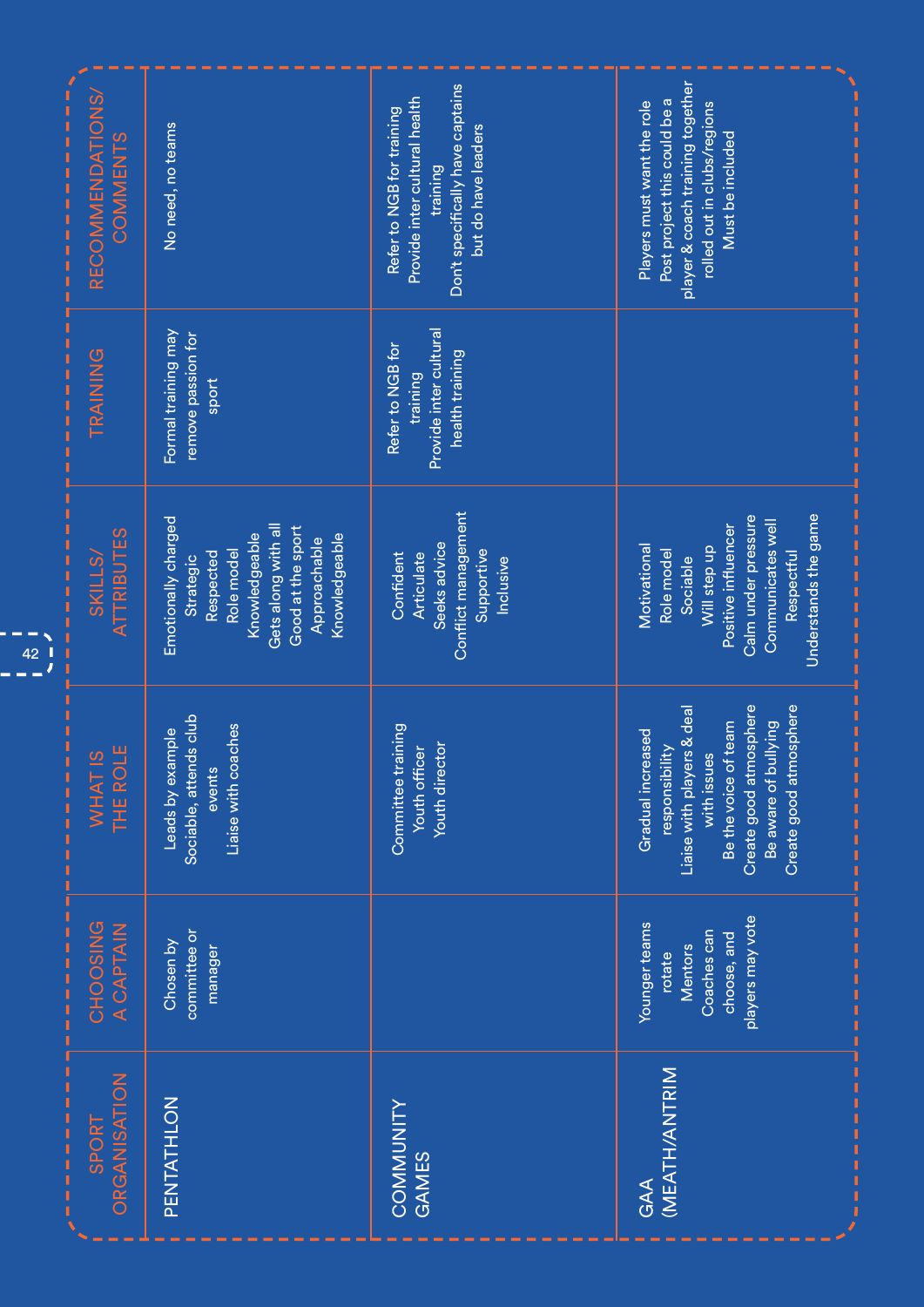| RECOMMENDATIONS/<br>,,,,,,,,,,,,,,,,<br>COMMENTS                                                                      |                                                                                                                    | captain and those who are not<br>successful in getting the role<br>Implication for the outgoing                               |                                                                                                             |                                        |
|-----------------------------------------------------------------------------------------------------------------------|--------------------------------------------------------------------------------------------------------------------|-------------------------------------------------------------------------------------------------------------------------------|-------------------------------------------------------------------------------------------------------------|----------------------------------------|
| ,,,,,,,,,,<br>TRAINING                                                                                                |                                                                                                                    | Young leader's<br>Officials taster<br>programmes<br>programme                                                                 |                                                                                                             |                                        |
| <b>ATTRIBUTES</b><br>$\frac{1}{2}$ = $\frac{1}{2}$ = $\frac{1}{2}$ = $\frac{1}{2}$ = $\frac{1}{2}$ =<br><b>SKILLS</b> | Communicates well<br>Player awareness<br>Problem solver<br>Good listener<br>Motivational<br>Supportive<br>Driven   | Can liaise with different<br>Calm under pressure<br>Never gives up<br>Disciplined<br>Decisive<br>Positive<br>people<br>Driven | Communicates well<br>Team player & an<br>Never gives up<br>Leadership<br>Supportive<br>individual<br>Driven | $\begin{bmatrix} 1 \\ 4 \end{bmatrix}$ |
| Ï<br>WHAT IS<br>THE ROLE<br>,,,,,,,,,,,                                                                               | Pre-game briefing with<br>Player/coach liaison<br>Social activities<br>Be a role model<br>Team cohesion<br>referee | Player/coach liaison<br>Motivational<br>Committed<br>Leadership<br>Role mode<br>Steps up<br>Positive<br><b>Admin</b>          | Player management<br>Player/coach liaison<br>Motivational<br>Role model                                     |                                        |
| CHOOSING<br>A CAPTAIN                                                                                                 | Coach                                                                                                              | Position on the<br>pitch is key                                                                                               | Hardest working<br>Youths rotate<br>weekly<br>player                                                        |                                        |
| ,,,,,,,,,,,,,,<br><b>ORGANISATION</b><br>SPORT                                                                        | WATER POLO                                                                                                         | <b>ULSTER HOCKEY</b>                                                                                                          | FAI                                                                                                         |                                        |